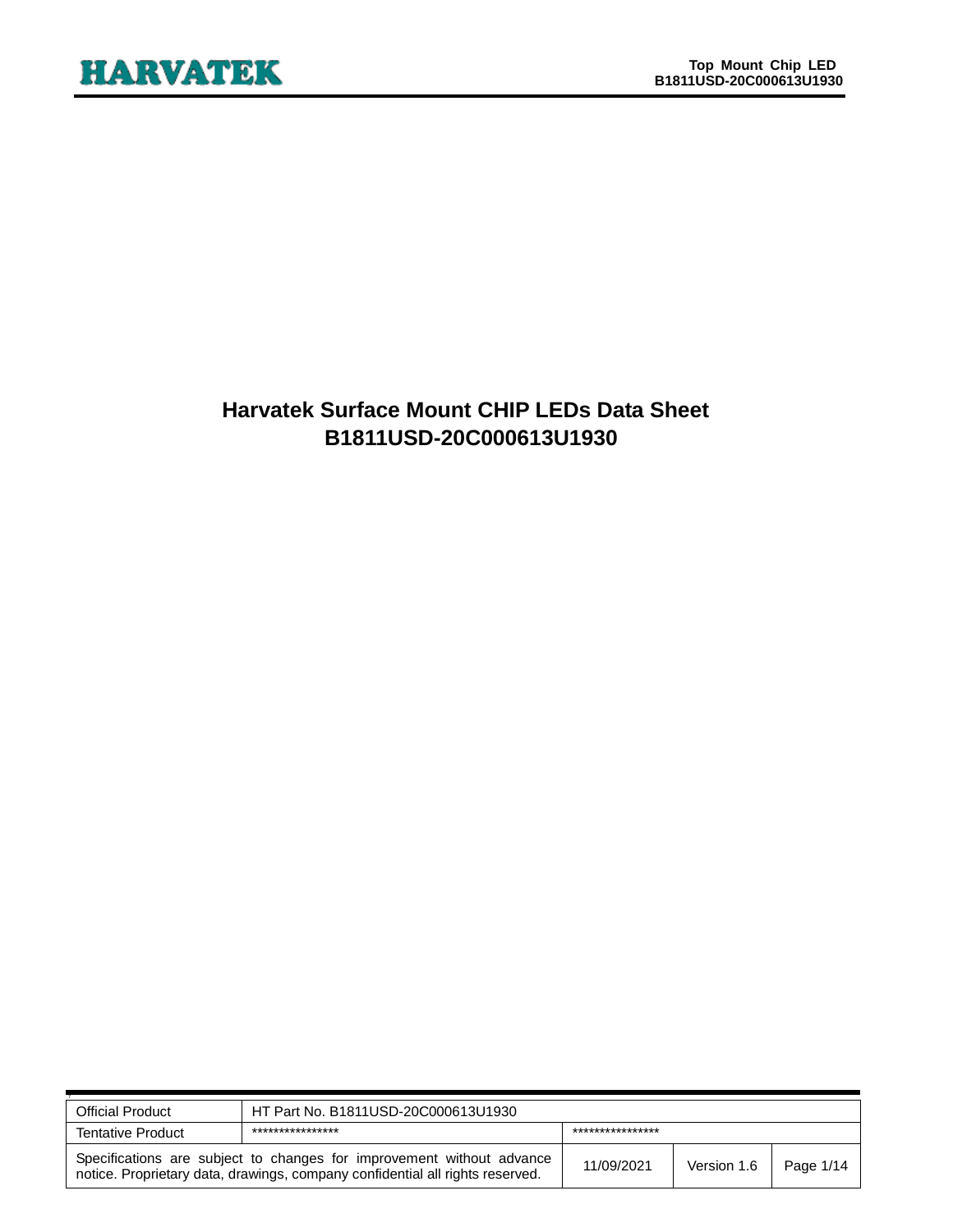| PACKAGE OUTLINE DIMENSION AND RECOMMENDED SOLDERING PATTERN FOR REFLOW |
|------------------------------------------------------------------------|
|                                                                        |
|                                                                        |
|                                                                        |
|                                                                        |
|                                                                        |
|                                                                        |
|                                                                        |
|                                                                        |
|                                                                        |
|                                                                        |
|                                                                        |
|                                                                        |
|                                                                        |
|                                                                        |
|                                                                        |
|                                                                        |

| <b>Official Product</b>  | HT Part No. B1811USD-20C000613U1930                                                                                                                    |                  |             |           |
|--------------------------|--------------------------------------------------------------------------------------------------------------------------------------------------------|------------------|-------------|-----------|
| <b>Tentative Product</b> | ****************                                                                                                                                       | **************** |             |           |
|                          | Specifications are subject to changes for improvement without advance<br>notice. Proprietary data, drawings, company confidential all rights reserved. | 11/09/2021       | Version 1.6 | Page 2/14 |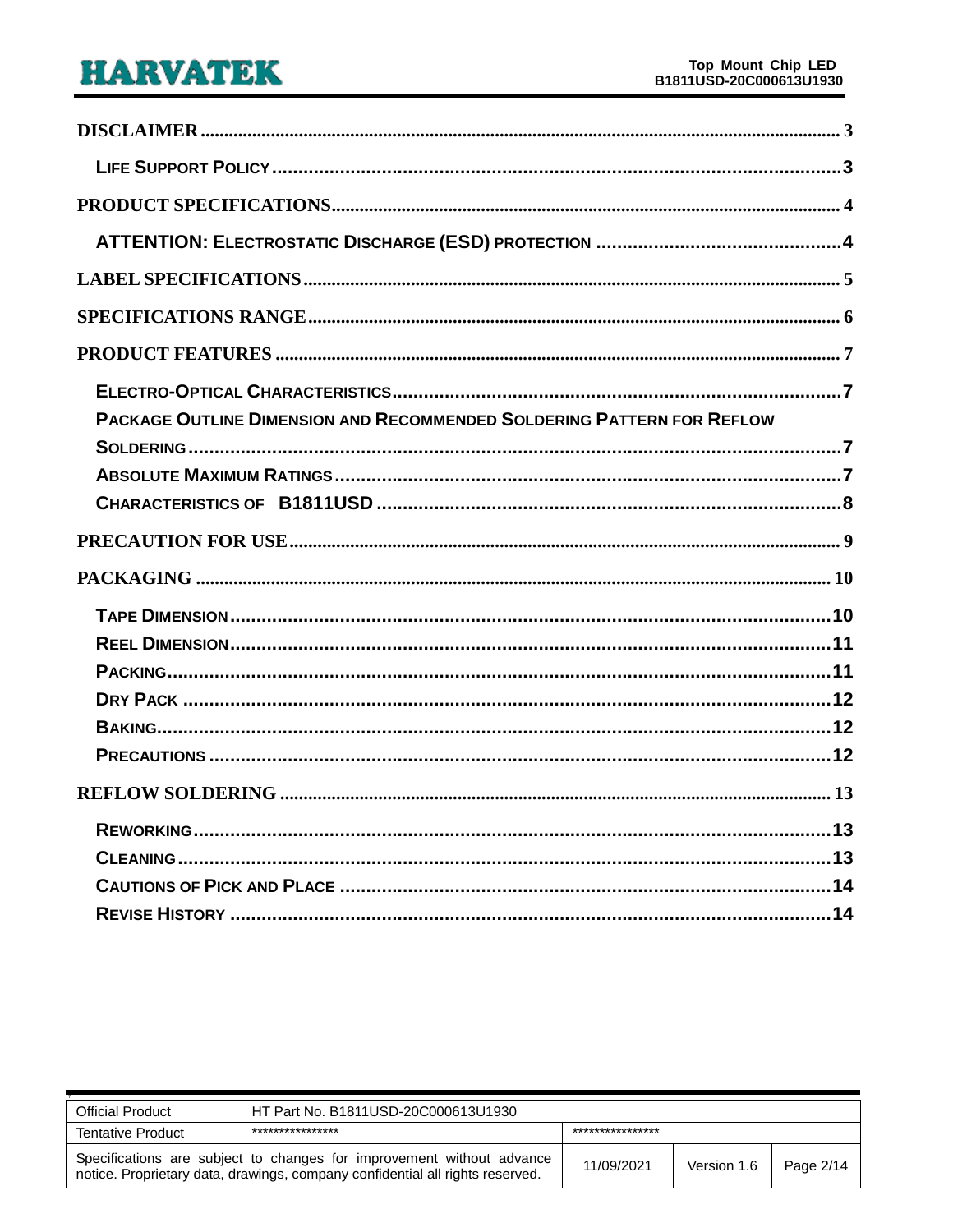### <span id="page-2-0"></span>**DISCLAIMER**

HARVATEK reserves the right to make changes without further notice to any products herein to improve reliability, function or design. HARVATEK does not assume any liability arising out of the application or use of any product or circuit described herein; neither does it convey any license under its patent rights, nor the rights of others.

### <span id="page-2-1"></span>**Life Support Policy**

HARVATEK's products are not authorized for use as critical components in life support devices or systems without the express written approval of the President of HARVATEK or HARVATEK INTERNATIONAL. As used herein:

1. Life support devices or systems are devices or systems which, (a) are intended for surgical implant into the body, or (b) support or sustain life, and (c) whose failure to perform when properly used in accordance with instructions for use provided in the labeling, can be reasonably expected to result in a significant injury of the user.

2. A critical component in any component of a life support device or system whose failure to perform can be reasonably expected to cause the failure of the life support device or system, or to affect its safety or effectiveness.

| <b>Official Product</b>  | HT Part No. B1811USD-20C000613U1930                                                                                                                    |            |             |           |
|--------------------------|--------------------------------------------------------------------------------------------------------------------------------------------------------|------------|-------------|-----------|
| <b>Tentative Product</b> | ****************<br>***************                                                                                                                    |            |             |           |
|                          | Specifications are subject to changes for improvement without advance<br>notice. Proprietary data, drawings, company confidential all rights reserved. | 11/09/2021 | Version 1.6 | Page 3/14 |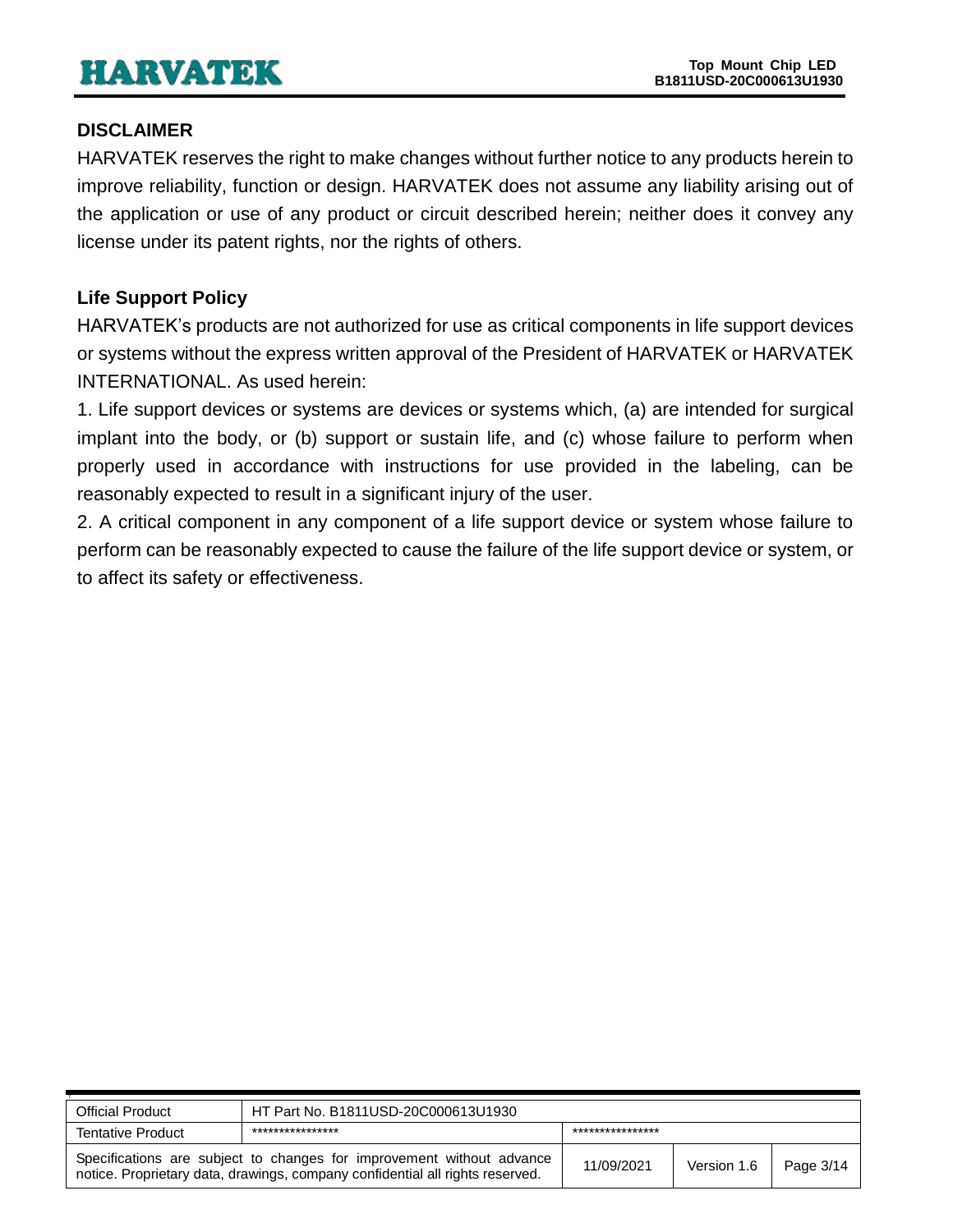#### <span id="page-3-0"></span>**Product Specifications**

| Item          | Specification                                                 | Material                          | Quantity         |
|---------------|---------------------------------------------------------------|-----------------------------------|------------------|
| Luminous      | USD:45.0-180.0 mcd                                            |                                   |                  |
| Intensity(Iv) | @20mA/ $T_s = 25^{\circ}$ ;Tolerance: $\pm$ 10%               |                                   |                  |
| Wavelength    | USD:615.0-635.0 nm                                            |                                   |                  |
|               | @20mA/ $T_{\rm S}$ = 25°C;Tolerance: + 0.5nm                  |                                   |                  |
| Vf            | USD:1.6-2.4 V                                                 |                                   |                  |
|               | @20mA/T <sub>S</sub> = $25^{\circ}$ C; Tolerance: $\pm$ 0.05V |                                   |                  |
| llr           | $<$ 10 µA @ $V_R$ = 5 V                                       |                                   |                  |
| Resin         | Clear                                                         | Epoxy                             |                  |
| Carrier tape  | EIA 481-1A specs                                              | Conductive black tape             |                  |
| Reel          | EIA 481-1A specs                                              | Conductive black                  |                  |
| Label         | HT standard                                                   | Paper                             |                  |
| Packing bag   | 250x230mm                                                     | Aluminum laminated bag/ no-zipper | One reel per bag |
| Carton        | HT standard                                                   | Paper                             | Non-specified    |

Others:

Each immediate box consists of 5 reels. The 5 reels may not necessarily have the same lot number or the same bin

combinations of Iv, λ<sub>D</sub> and Vf. Each reel has a label identifying its specification; the immediate box consists of a product label as well.

Note :This is shipped test conditions

※Remarks: This product should be operated in forward bias. If a reverse voltage is continuously applied to the product, such operation can cause migration resulting in LED damage.

#### <span id="page-3-1"></span>**ATTENTION: Electrostatic Discharge (ESD) protection**



The symbol to the left denotes that ESD precaution is needed. ESD protection for GaP and AlGaAs based chips is necessary even though they are relatively safe in the presence of low static-electric discharge. Parts built with AlGaInP, GaN, or/and InGaN based chips are **STATIC SENSITIVE devices**. ESD precaution must

be taken during design and assembly.

If manual work or processing is needed, please ensure the device is adequately protected from ESD during the process.

| <b>Official Product</b>  | HT Part No. B1811USD-20C000613U1930                                                                                                                    |            |             |           |
|--------------------------|--------------------------------------------------------------------------------------------------------------------------------------------------------|------------|-------------|-----------|
| <b>Tentative Product</b> | ****************<br>***************                                                                                                                    |            |             |           |
|                          | Specifications are subject to changes for improvement without advance<br>notice. Proprietary data, drawings, company confidential all rights reserved. | 11/09/2021 | Version 1.6 | Page 4/14 |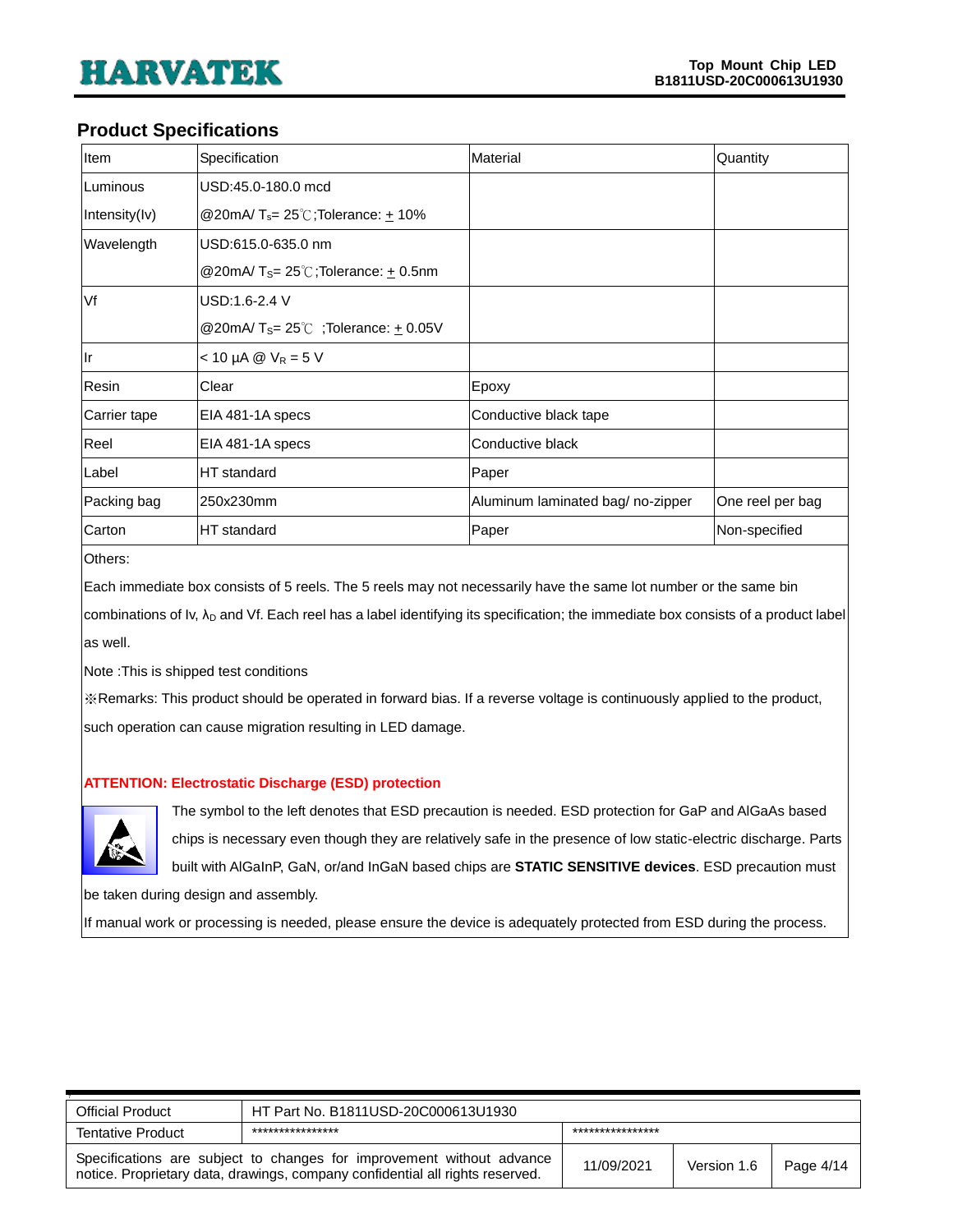### <span id="page-4-0"></span>**Label Specifications**



#### ■**Harvatek P/N:**

## **B 181 1 USD- 20C 0006 13 U1930**



#### ■ **Lot No.:**

|   | $\overline{2}$        | 3            | 4          | 5         | 6      | 7                  | 8      | 9            | 10      |
|---|-----------------------|--------------|------------|-----------|--------|--------------------|--------|--------------|---------|
| E |                       | A            |            | A         | 2      | 2                  |        |              | 2       |
|   | Code 12               | Code 3       | Code 4     | Code 5    | Code 6 | Code 7             | Code 8 | Code 9       | Code 10 |
|   |                       | Mfg. Year    | Mfg. Month | Mfg. Date |        | Consecutive number |        | Special code |         |
|   |                       | 2010-A       |            | 1: A      |        |                    |        |              |         |
|   |                       | 2011-B       |            | 2:B       |        |                    |        |              |         |
|   |                       | 2012-C       | 1:Jan.     | 3:C       |        |                    |        |              |         |
|   |                       | 111          | 2:Feb.     |           |        |                    |        |              |         |
|   |                       | $2018 - 1/J$ | 14.4.9     | 26:Z      |        |                    |        |              |         |
|   | Internal Tracing Code | 2019-K       | A:Oct.     | 27:7      |        | $01 - ZZ$          |        | 000~ZZZ      |         |
|   |                       | $\sim$       | B:Nov.     | 28:8      |        |                    |        |              |         |
|   |                       | 2022-N       | C:Dec.     | 29:9      |        |                    |        |              |         |
|   |                       | 2023-P       |            | 30:3      |        |                    |        |              |         |
|   |                       | 11.1         |            | 31:4      |        |                    |        |              |         |

| <b>Official Product</b>  | HT Part No. B1811USD-20C000613U1930                                                                                                                    |            |             |           |
|--------------------------|--------------------------------------------------------------------------------------------------------------------------------------------------------|------------|-------------|-----------|
| <b>Tentative Product</b> | ***************<br>****************                                                                                                                    |            |             |           |
|                          | Specifications are subject to changes for improvement without advance<br>notice. Proprietary data, drawings, company confidential all rights reserved. | 11/09/2021 | Version 1.6 | Page 5/14 |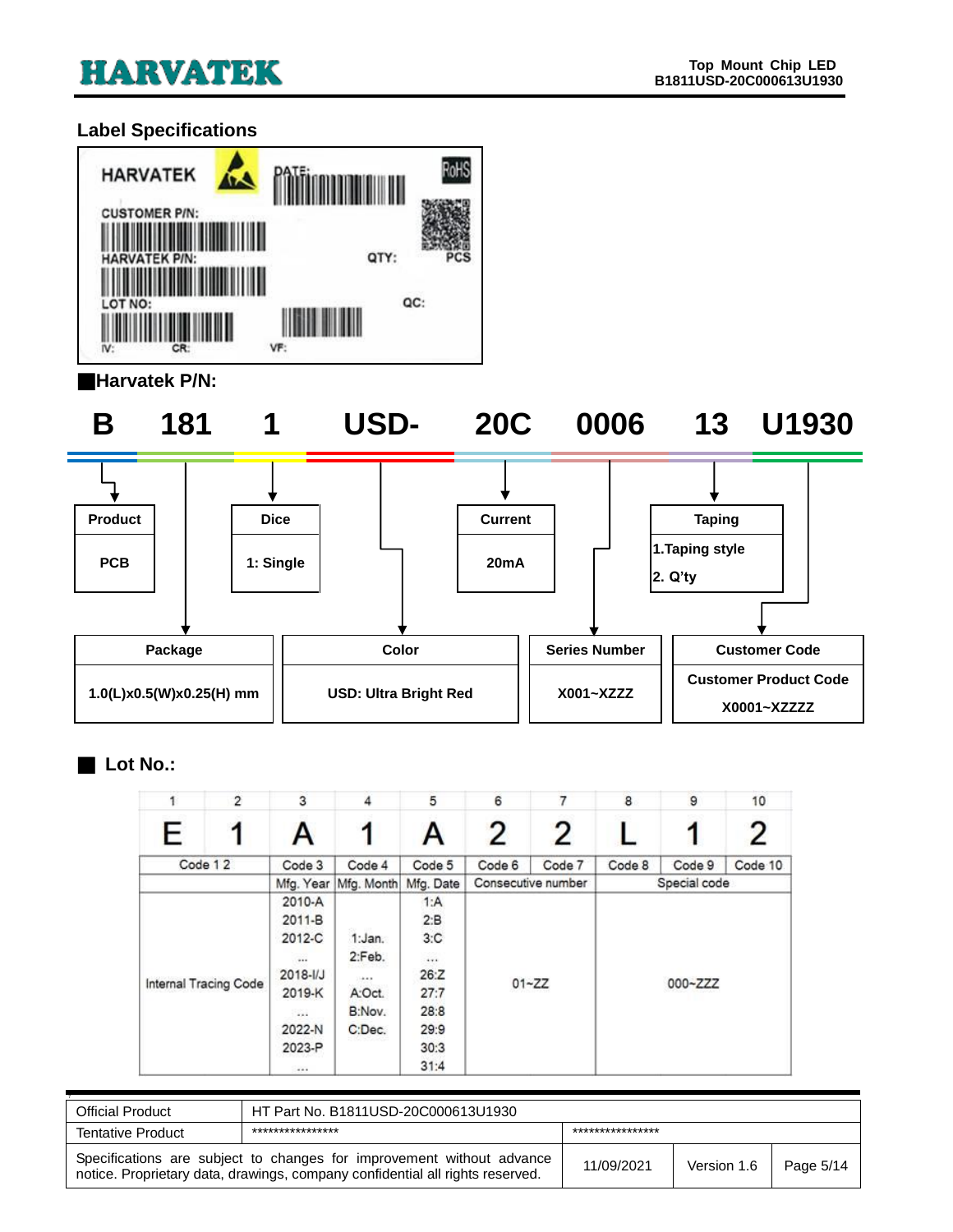### <span id="page-5-0"></span>**Specifications Range**

#### ■**Luminous Intensity (Iv) Bin**:

| Color | <b>Bin Code</b> | Spec. Range     |
|-------|-----------------|-----------------|
|       | Р               | 45.00-71.50 mcd |
| USD   | Q               | 71.50-112.5 mcd |
|       | R               | 112.5-180.0 mcd |

Note: It maintains a tolerance of ±10% on Luminous Intensity

#### ■**Wavelength Bin**:

| Color | <b>Bin Code</b> | Spec. Range    |
|-------|-----------------|----------------|
| USD   | AD.             | 615.0-635.0 nm |

Note: It maintains a tolerance of ±0.5nm on Wavelength Bin

### ■**Forward Voltage (Vf) Bin**:

| Color | <b>Bin Code</b> | Spec. Range   |
|-------|-----------------|---------------|
| USD   | E18             | $1.6 - 2.4$ V |

Note: It maintains a tolerance of ±0.05V on forward voltage measurements

| <b>Official Product</b>  | HT Part No. B1811USD-20C000613U1930                                                                                                                    |                  |             |           |  |
|--------------------------|--------------------------------------------------------------------------------------------------------------------------------------------------------|------------------|-------------|-----------|--|
| <b>Tentative Product</b> | ****************                                                                                                                                       | **************** |             |           |  |
|                          | Specifications are subject to changes for improvement without advance<br>notice. Proprietary data, drawings, company confidential all rights reserved. | 11/09/2021       | Version 1.6 | Page 6/14 |  |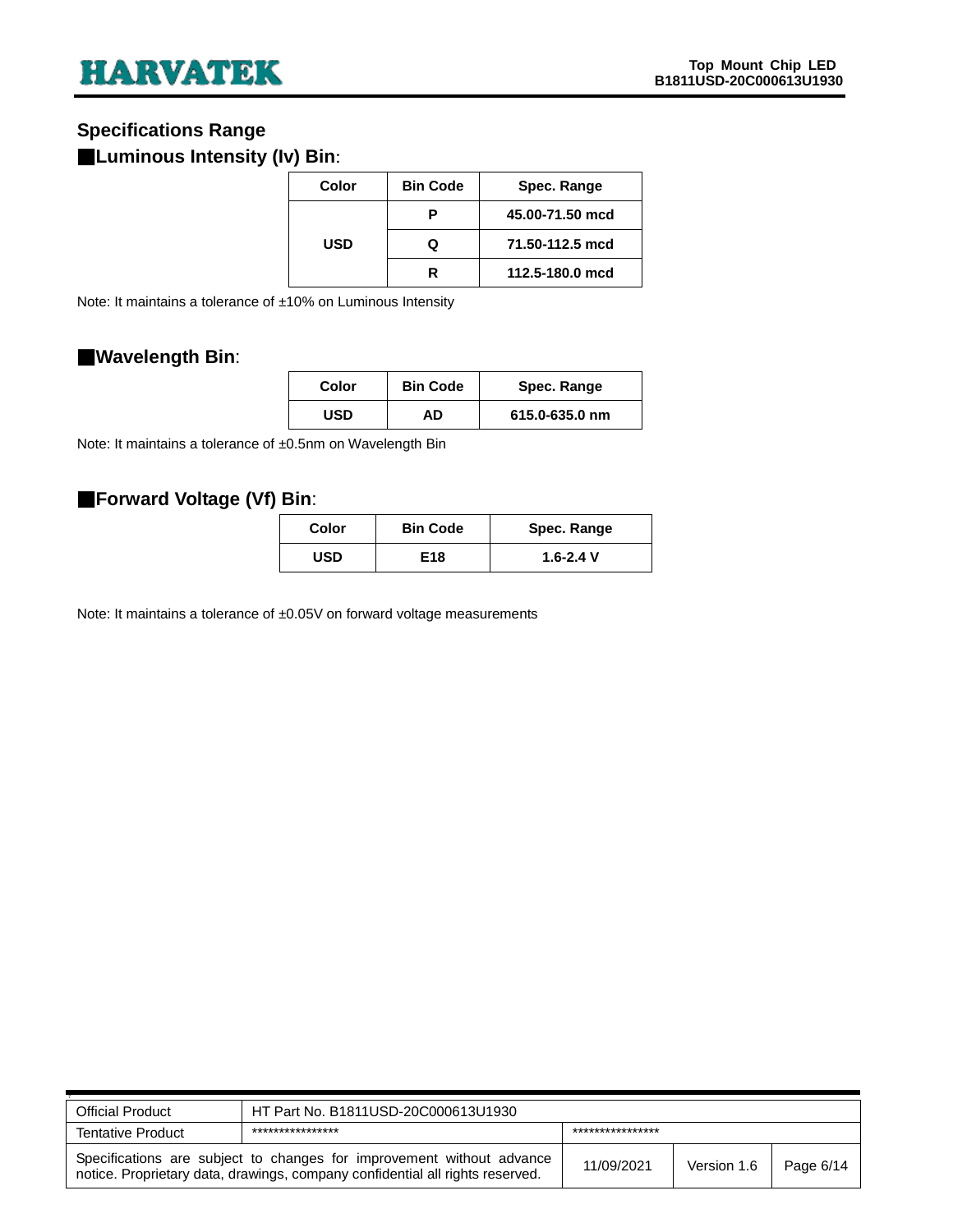#### <span id="page-6-0"></span>**Product Features**

<span id="page-6-1"></span>

|  | <b>Electro-Optical Characteristics</b> |
|--|----------------------------------------|
|--|----------------------------------------|

|               | $T_{\text{Soldering}}$ , 25 °C) |          |          |     |                           |     |                     |                |                             |
|---------------|---------------------------------|----------|----------|-----|---------------------------|-----|---------------------|----------------|-----------------------------|
|               |                                 |          | $V_F(V)$ |     | Wavelength $\lambda$ (nm) |     | $I_V$ (mcd)         | Viewing        |                             |
| <b>Series</b> | <b>Emitting Color</b>           | Material | typ      | max | ΛD                        | ΛP  | $\triangle \lambda$ | <b>Typical</b> | Angle $2\theta \frac{1}{2}$ |
|               |                                 |          |          |     |                           |     |                     |                | $X=75$                      |
| B1811USD-20   | USD.                            | AlGalnP  | 2.0      | 2.4 | 624                       | 632 | 20                  | 71.5           | $Y = 140$                   |

### <span id="page-6-2"></span>**Package Outline Dimension and Recommended Soldering Pattern for Reflow Soldering**



#### <span id="page-6-3"></span>**Absolute Maximum Ratings**

|               |             |            |                            |             | $(\mathsf{T}_{\mathsf{Soldering}}\mathsf{25}\text{ }^{\circ}\mathbb{C})$ |  |
|---------------|-------------|------------|----------------------------|-------------|--------------------------------------------------------------------------|--|
| <b>Series</b> | $P_D$ (mW)  | $I_F$ (mA) | $I_{FP}$ (mA) <sup>*</sup> | Top(C)      | $T_{ST}$ ( $\degree$ C)                                                  |  |
| Color         | Power       | Forward    | Pulse Forward              | Operating   | Storage                                                                  |  |
|               | Dissipation | Current    | Current                    | Temperature | Temperature                                                              |  |
| USD           | 48          | 20         | 100                        | $-40 - +85$ | $-40 - +100$                                                             |  |

\*Condition for  $I_{FP}$  is pulse of 1/10 duty and 0.1msec width

| <b>Official Product</b>                                                                                                                                | HT Part No. B1811USD-20C000613U1930 |                  |             |           |
|--------------------------------------------------------------------------------------------------------------------------------------------------------|-------------------------------------|------------------|-------------|-----------|
| <b>Tentative Product</b>                                                                                                                               | ****************                    | **************** |             |           |
| Specifications are subject to changes for improvement without advance<br>notice. Proprietary data, drawings, company confidential all rights reserved. |                                     | 11/09/2021       | Version 1.6 | Page 7/14 |

(Unit:mm Tolerance: +/-0.1)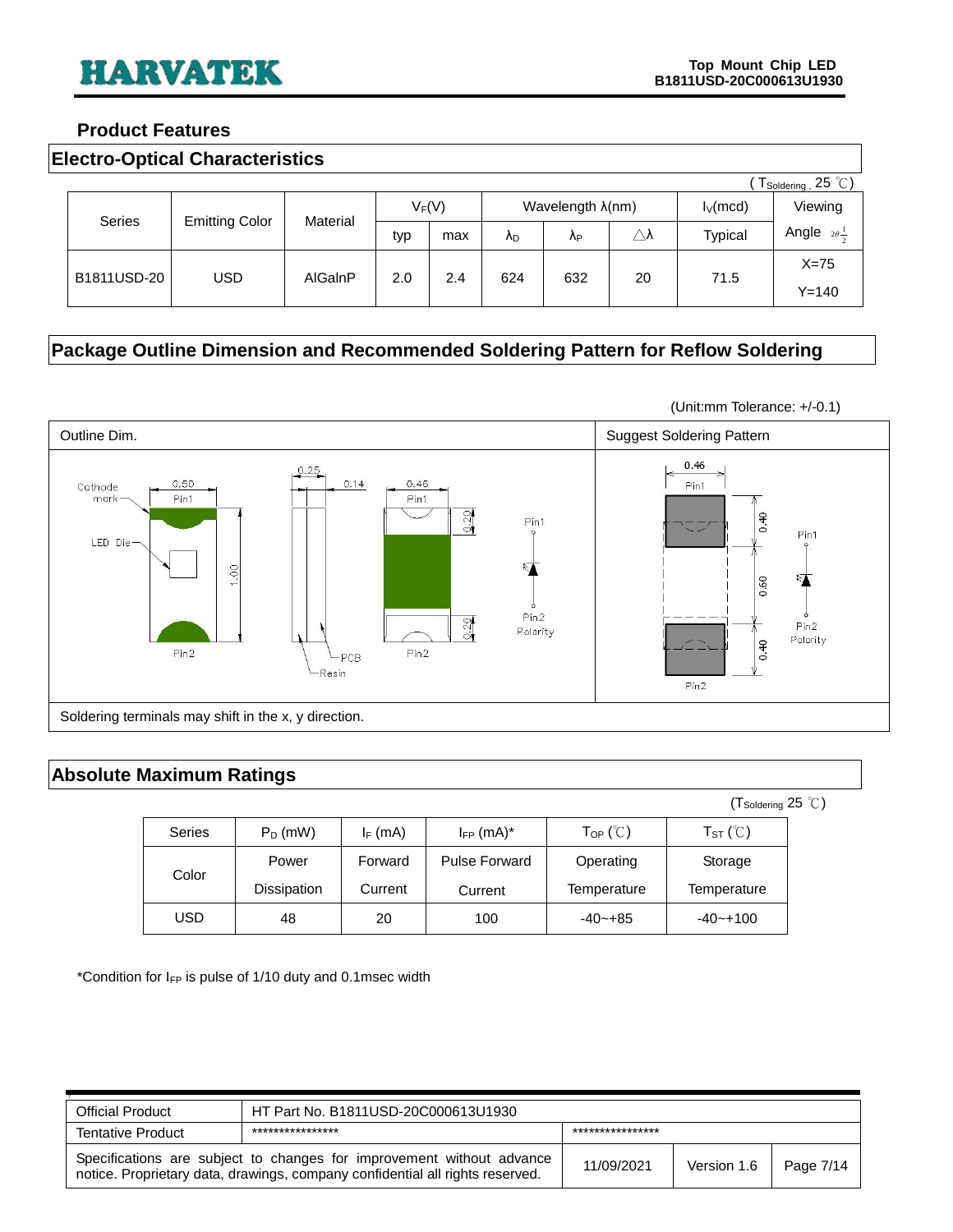#### <span id="page-7-0"></span>**Characteristics of B1811USD**



| <b>Official Product</b>  | HT Part No. B1811USD-20C000613U1930                                                                                                                    |                  |             |           |
|--------------------------|--------------------------------------------------------------------------------------------------------------------------------------------------------|------------------|-------------|-----------|
| <b>Tentative Product</b> | ****************                                                                                                                                       | **************** |             |           |
|                          | Specifications are subject to changes for improvement without advance<br>notice. Proprietary data, drawings, company confidential all rights reserved. | 11/09/2021       | Version 1.6 | Page 8/14 |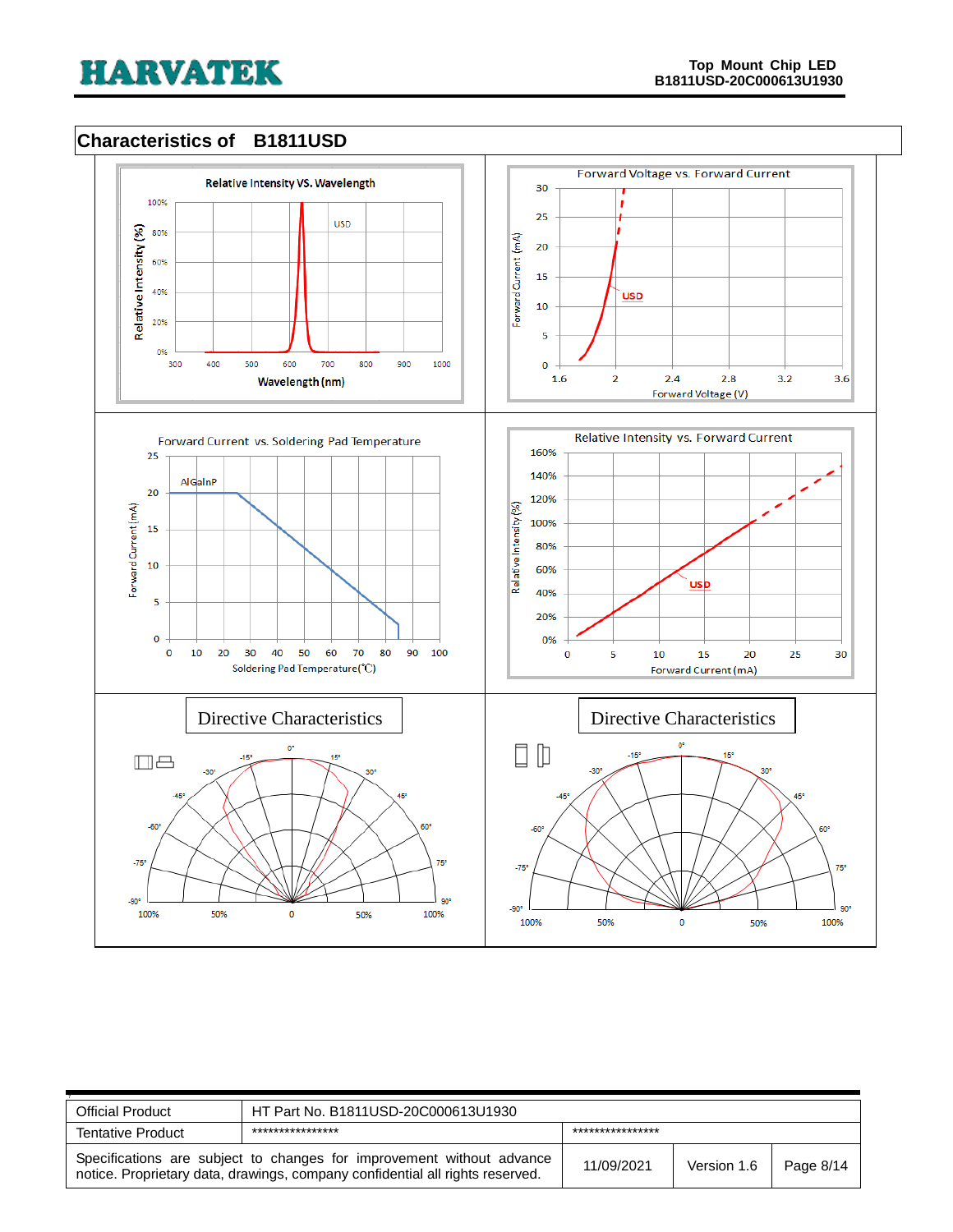#### <span id="page-8-0"></span>**Precaution for Use**

- 1. The chips should not be used directly in any type of fluid such as water, oil, organic solvent, etc.
- 2. When the LEDs are illuminating, the maximum ambient temperature should be first considered before operation.
- 3. LEDs must be stored in a clean environment. A sealed container with a nitrogen atmosphere is necessary if the storage period is over 3 months after shipping.
- 4. The LEDs must be used within 4 weeks after unpacked. Unused products must be repacked in an anti-electrostatic package, folded to close any opening and then stored in a dry and cool space.
- 5. The appearance and specifications of the products may be modified for improvement without further notice.
- 6. The LEDs are sensitive to the static electricity and surge. It is strongly recommended to use a grounded wrist band and anti-electrostatic glove when handling the LEDs.If a voltage over the absolute maximum rating is applied to LEDs, it will damage LEDs.Damaged LEDs will show some abnormal characteristics such as remarkable increase of leak current, lower turn-on voltage and getting unlit at low current.

| <b>Official Product</b>                                                                                                                                | HT Part No. B1811USD-20C000613U1930 |                  |             |           |
|--------------------------------------------------------------------------------------------------------------------------------------------------------|-------------------------------------|------------------|-------------|-----------|
| <b>Tentative Product</b>                                                                                                                               | ****************                    | **************** |             |           |
| Specifications are subject to changes for improvement without advance<br>notice. Proprietary data, drawings, company confidential all rights reserved. |                                     | 11/09/2021       | Version 1.6 | Page 9/14 |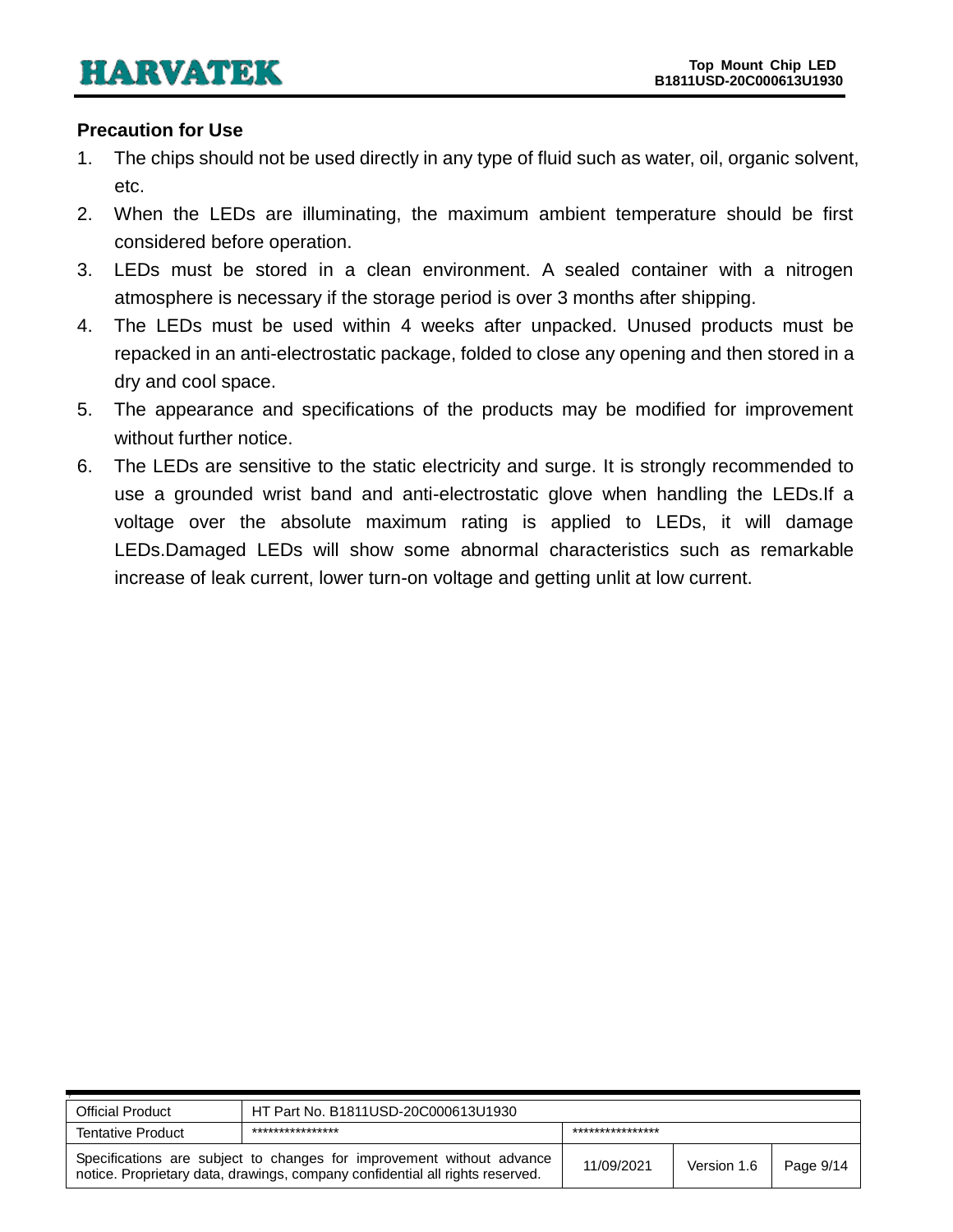### <span id="page-9-1"></span><span id="page-9-0"></span>**Packaging Tape Dimension**



| Dim. A          | Dim. B        | Dim. C        | Q'ty/Reel |
|-----------------|---------------|---------------|-----------|
| $1.11 \pm 0.03$ | $0.60 + 0.03$ | $0.38 + 0.03$ | ЗK        |



| <b>Official Product</b>  | HT Part No. B1811USD-20C000613U1930                                                                                                                    |                  |             |            |
|--------------------------|--------------------------------------------------------------------------------------------------------------------------------------------------------|------------------|-------------|------------|
| <b>Tentative Product</b> | ****************                                                                                                                                       | **************** |             |            |
|                          | Specifications are subject to changes for improvement without advance<br>notice. Proprietary data, drawings, company confidential all rights reserved. | 11/09/2021       | Version 1.6 | Page 10/14 |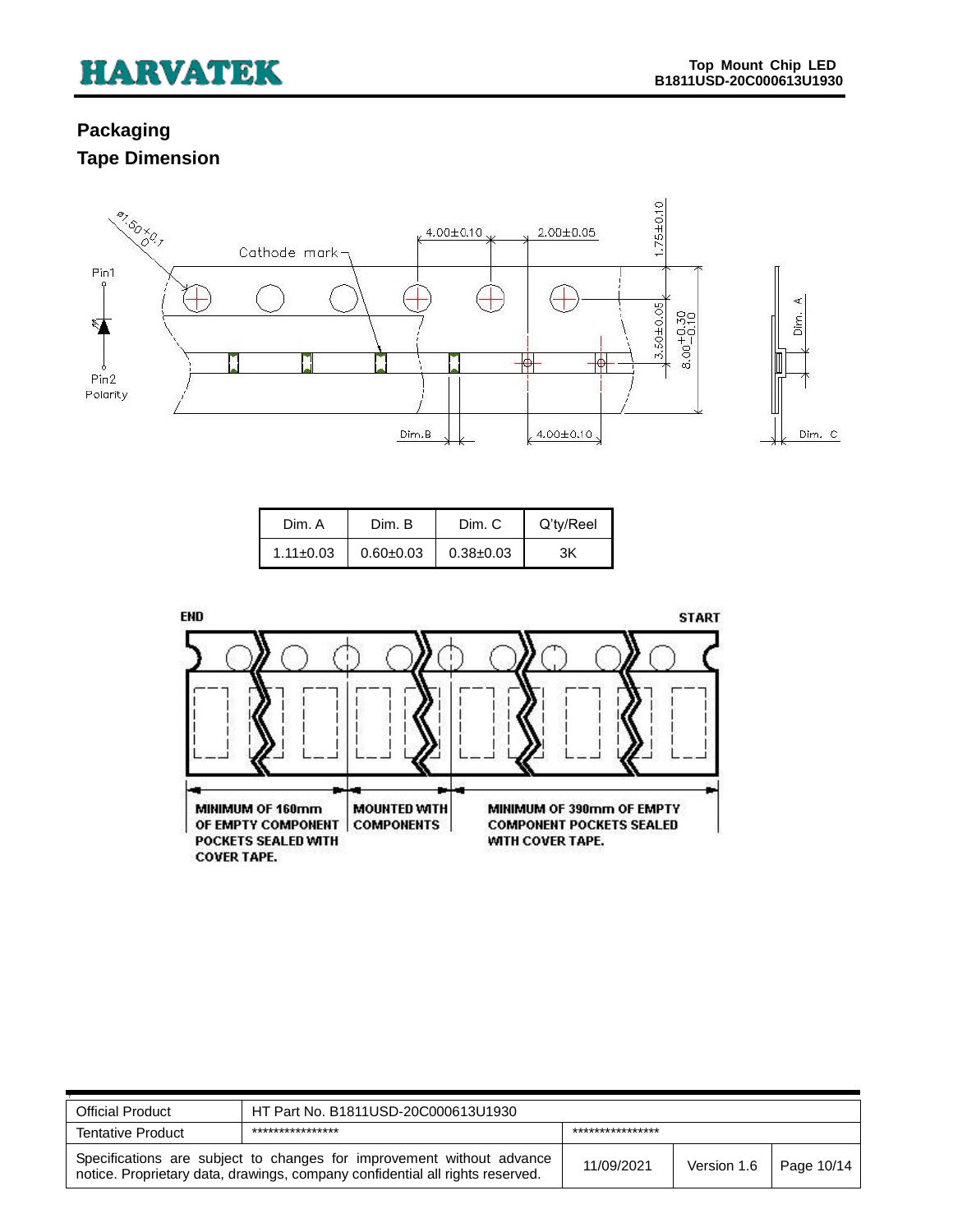#### <span id="page-10-0"></span>**Reel Dimension**

<span id="page-10-1"></span>

5 or 10 boxes per carton is available depending on shipment quantity.

| <b>Official Product</b>                                                                                                                                | HT Part No. B1811USD-20C000613U1930 |                  |             |            |
|--------------------------------------------------------------------------------------------------------------------------------------------------------|-------------------------------------|------------------|-------------|------------|
| <b>Tentative Product</b>                                                                                                                               | ****************                    | **************** |             |            |
| Specifications are subject to changes for improvement without advance<br>notice. Proprietary data, drawings, company confidential all rights reserved. |                                     | 11/09/2021       | Version 1.6 | Page 11/14 |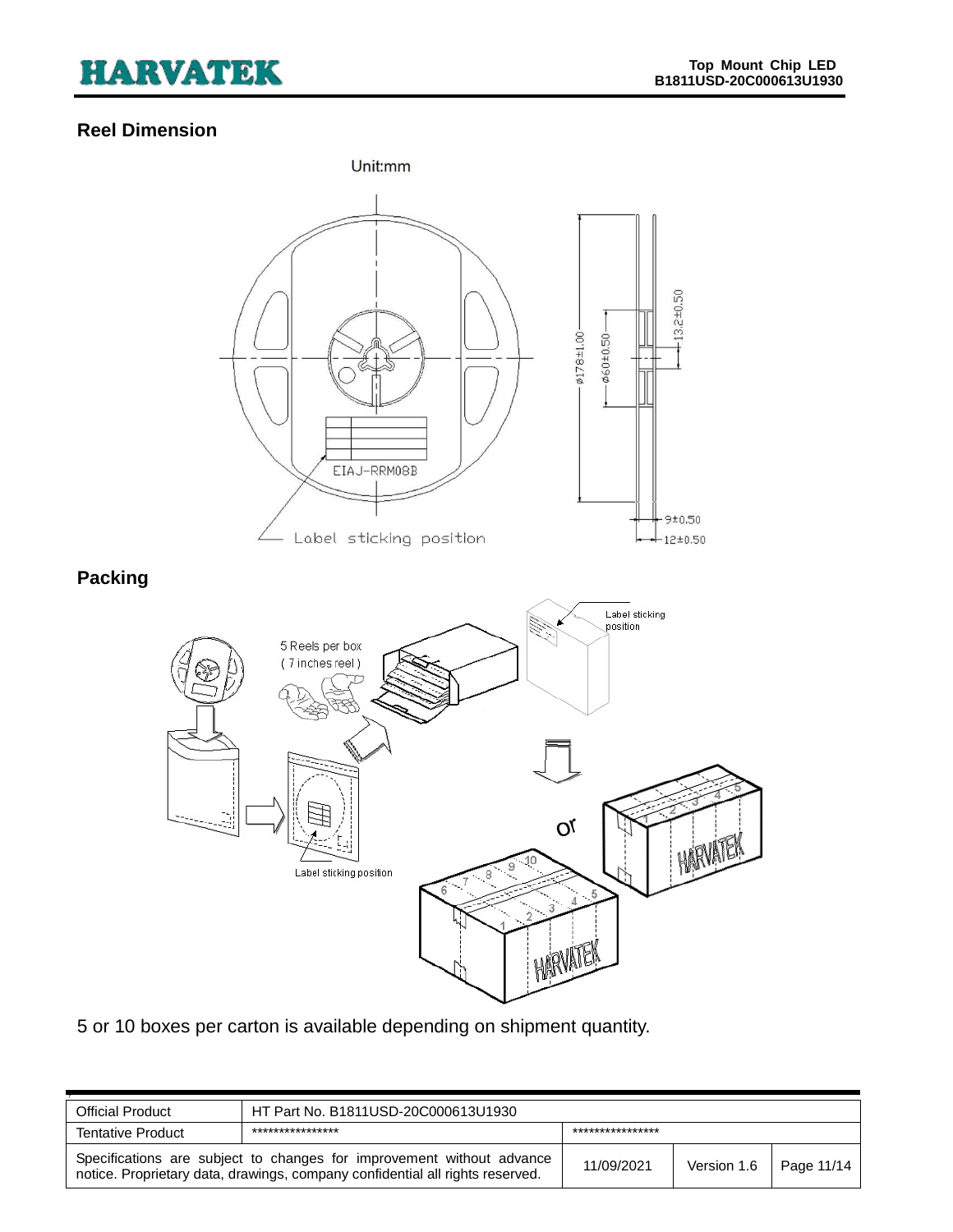### <span id="page-11-0"></span>**Dry Pack**

All SMD optical devices are **MOISTURE SENSITIVE**. Avoid exposure to moisture at all times during transportation or storage. Every reel is packaged in a moisture protected anti-static bag. Each bag is properly sealed prior to shipment.

A humidity indicator will be included in the moisture protected anti-static bag prior to shipment.

The packaging sequence is as follows:



### <span id="page-11-1"></span>**Baking**

Baking before soldering is recommended when the package has been unsealed for 4 weeks. The conditions are as followings:

- 1. 60±3℃×(12~24hrs)and<5%RH, taped reel type.
- 2. 100±3℃×(45min~1hr), bulk type.
- 3. 130±3℃×(15min~30min), bulk type.

### <span id="page-11-2"></span>**Precautions**

- 1. Avoid exposure to moisture at all times during transportation or storage.
- 2. Anti-Static precaution must be taken when handling GaN, InGaN, and AlGaInP products.
- 3. It is suggested to connect the unit with a current limiting resistor of the proper size. Avoid applying a reverse voltage beyond the specified limit.
- 4. Avoid operation beyond the limits as specified by the absolute maximum ratings.
- 5. Avoid direct contact with the surface through which the LED emits light.
- 6. If possible, assemble the unit in a clean room or dust-free environment.

| <b>Official Product</b>                                                                                                                                | HT Part No. B1811USD-20C000613U1930 |                 |             |            |
|--------------------------------------------------------------------------------------------------------------------------------------------------------|-------------------------------------|-----------------|-------------|------------|
| <b>Tentative Product</b>                                                                                                                               | ***************                     | *************** |             |            |
| Specifications are subject to changes for improvement without advance<br>notice. Proprietary data, drawings, company confidential all rights reserved. |                                     | 11/09/2021      | Version 1.6 | Page 12/14 |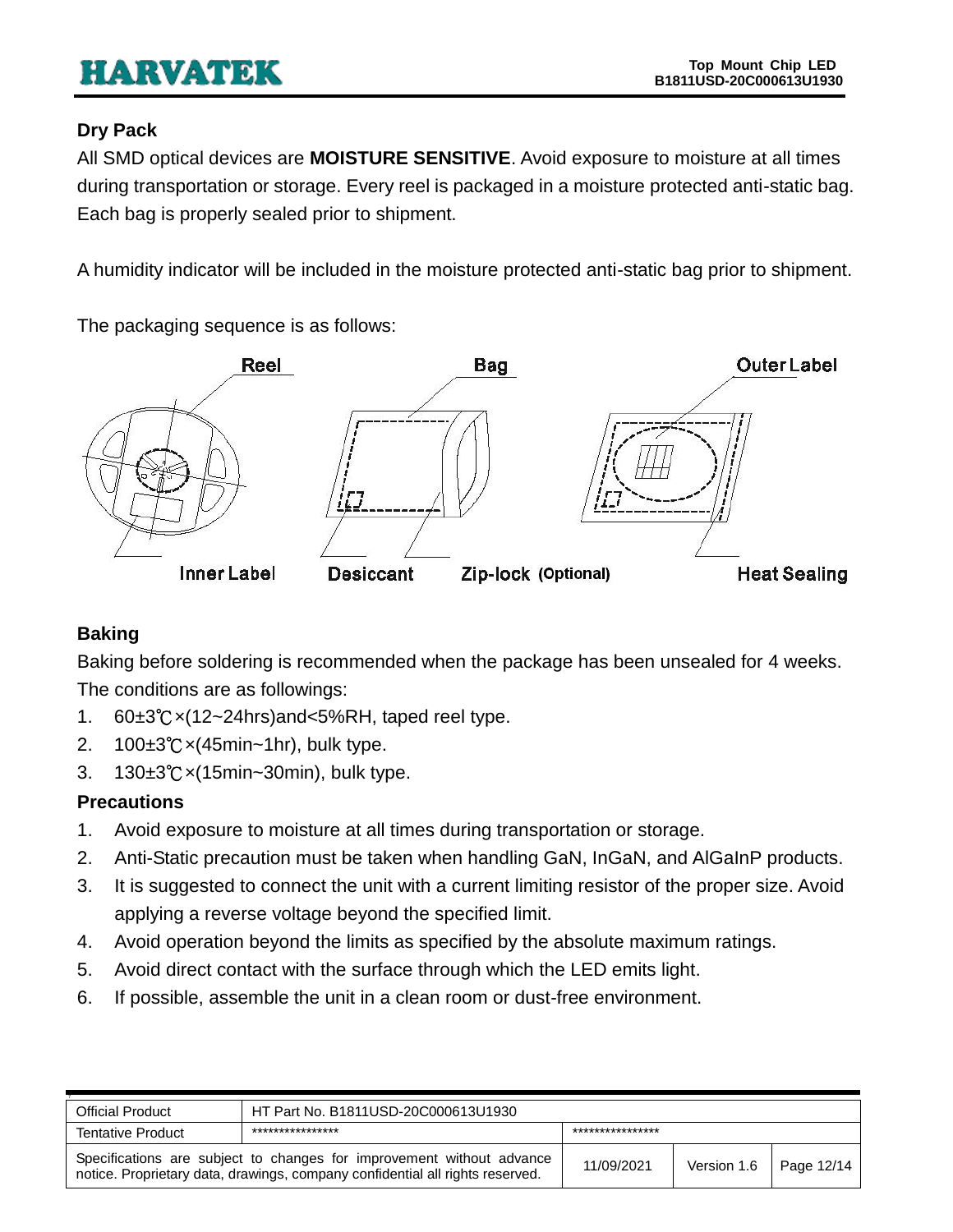### <span id="page-12-0"></span>**Reflow Soldering**

Recommend soldering paste specifications:

- 1. Operating temp.: Above 217℃ ,60~150 sec.
- 2. Peak temp.:260 ℃Max.,10sec Max.
- 3. Reflow soldering should not be done more than two times.
- 4. Never attempt next process until the component is cooled down to room temperature after reflow.
- 5. The recommended reflow soldering profile (measured on the surface of the LED terminal) is as following:

Lead-free Solder Profile



#### <span id="page-12-1"></span>**Reworking**

- Rework should be completed within 5 seconds under 260℃.
- The iron tip must not come in contact with the copper foil.
- Twin-head type is preferred.

### <span id="page-12-2"></span>**Cleaning**

Following are cleaning procedures after soldering:

- An alcohol-based solvent such as isopropyl alcohol (IPA) is recommended.
- Temperature x Time should be 50℃ x 30sec. or <30℃ x 3min
- Ultrasonic cleaning: < 15W/ bath; bath volume ≤ 1liter
- Curing: 100℃ max, <3min

| <b>Official Product</b>                                                                                                                                | HT Part No. B1811USD-20C000613U1930 |                  |             |            |
|--------------------------------------------------------------------------------------------------------------------------------------------------------|-------------------------------------|------------------|-------------|------------|
| <b>Tentative Product</b>                                                                                                                               | ****************                    | **************** |             |            |
| Specifications are subject to changes for improvement without advance<br>notice. Proprietary data, drawings, company confidential all rights reserved. |                                     | 11/09/2021       | Version 1.6 | Page 13/14 |